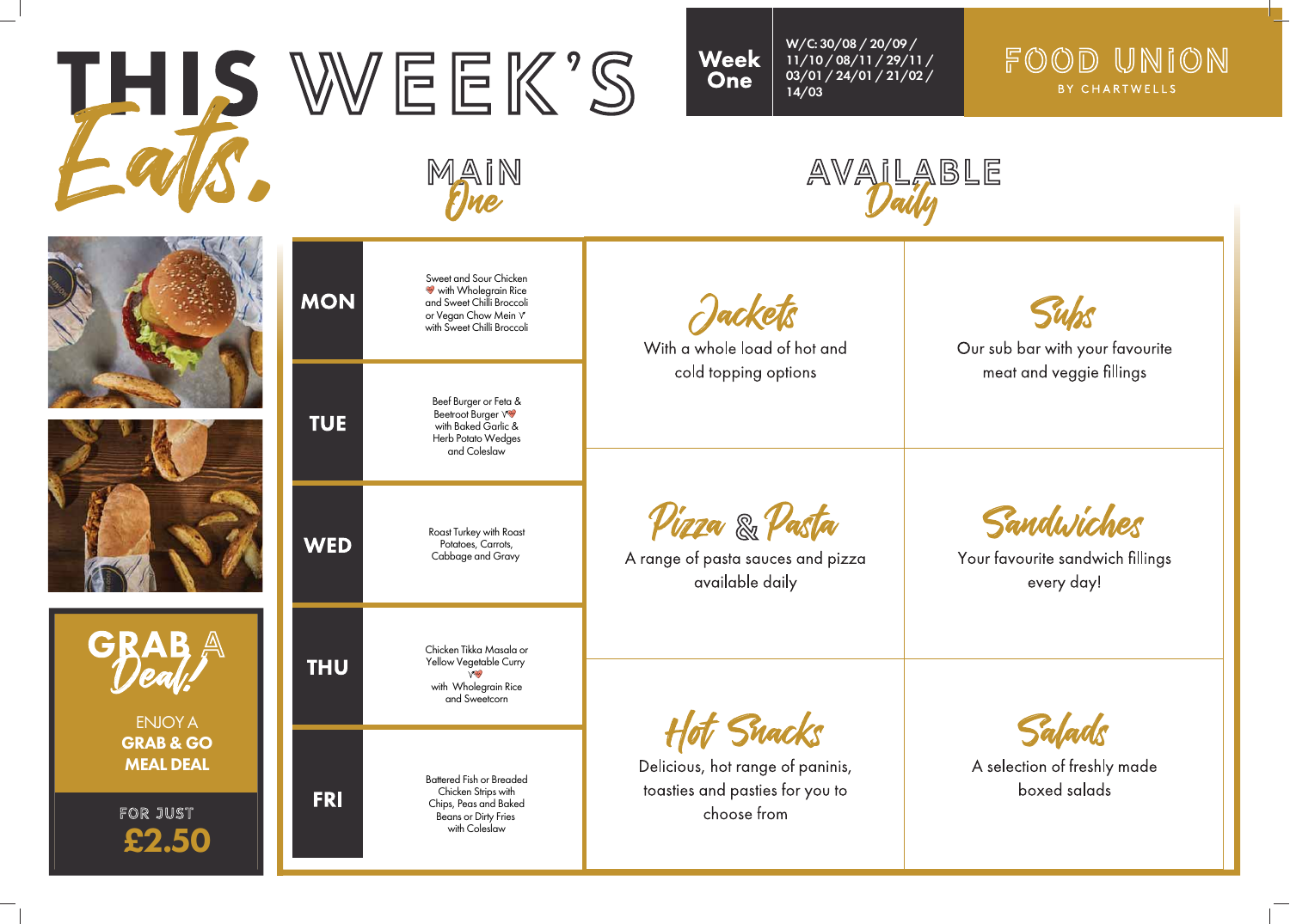







FOR JUST £2.50

| <b>MON</b> | Topped Mac N Cheese<br>with Sweetcorn                                                                                                                     | Jacket.<br>With a whole load of hot and<br>cold topping options                                |
|------------|-----------------------------------------------------------------------------------------------------------------------------------------------------------|------------------------------------------------------------------------------------------------|
| TUE        | Beef Lasagne Or<br>Vegetable Lasagne V<br>with Garlic & Herb<br><b>Bread and Coleslaw</b>                                                                 |                                                                                                |
| WED        | Roast Pork with Stuffing &<br>Apple Sauce with Roast<br>Potatoes, Carrots,<br>Cabbage and Gravy                                                           | <i><b>Pizza &amp; Pasta</b></i><br>A range of pasta sauces and pizza<br>available daily        |
| THU        | Cajun Chicken<br>Sandwich or Chicken<br>Pitta with a choice of<br>sauces Or Blackeye<br>Bean Veggie Burger<br>Viny<br>with Fajita Wedges and<br>Corn Slaw |                                                                                                |
| FRI        | <b>Battered Fish or Breaded</b><br>Chicken Strips or Vegan<br>Sausage Roll Y<br>with Chips, Baked Beans<br>and Peas                                       | F Snacks<br>Delicious, hot range of paninis,<br>toasties and pasties for you to<br>choose from |

## FOOD UNION BY CHARTWELLS





Our sub bar with your favourite meat and veggie fillings

Sandwiches

Your favourite sandwich fillings every day!

Salads

A selection of freshly made boxed salads